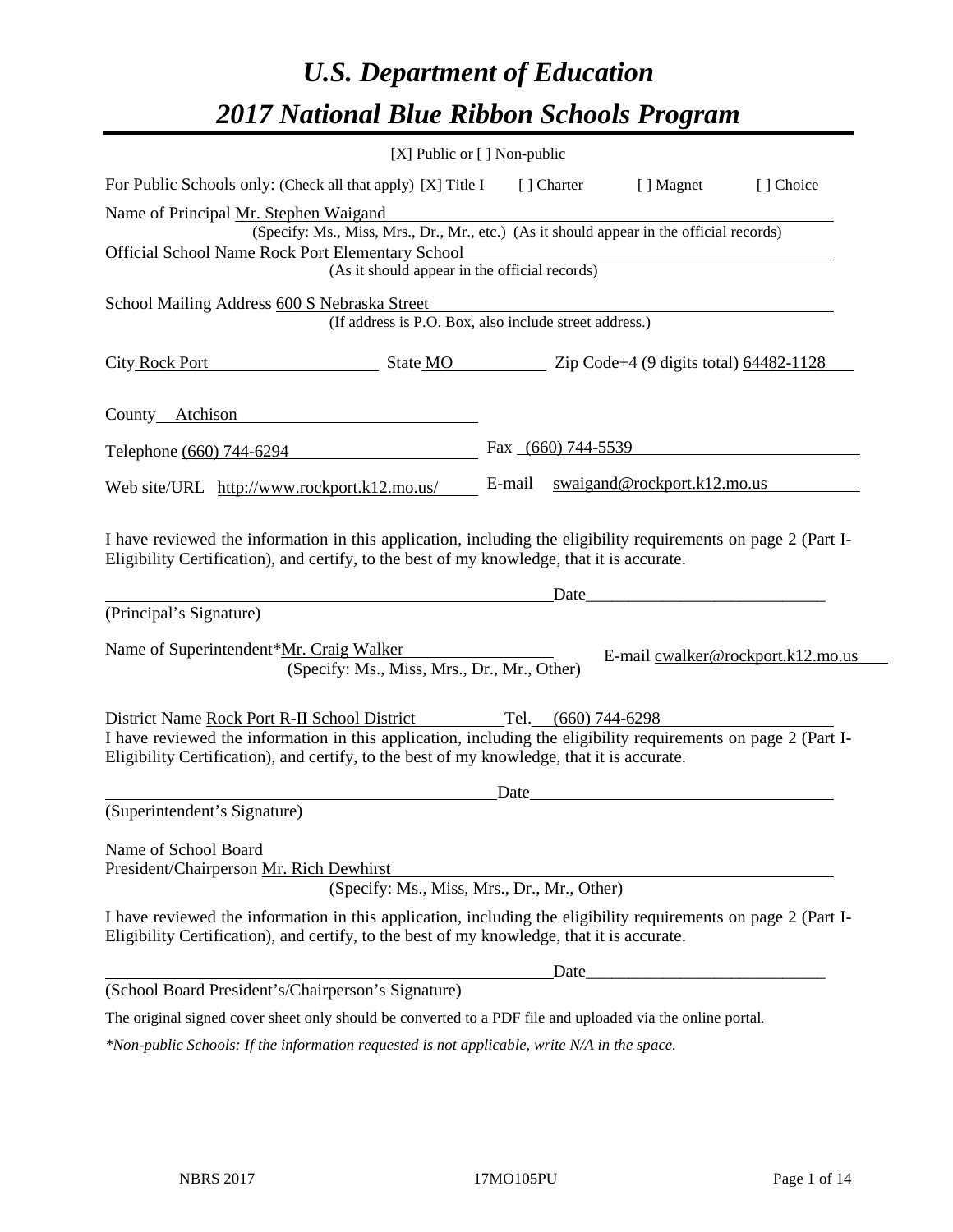# **Part I – Eligibility Certification**

The signatures on the first page of this application (cover page) certify that each of the statements below, concerning the school's eligibility and compliance with U.S. Department of Education and National Blue Ribbon Schools requirements, are true and correct.

- 1. The school configuration includes one or more of grades K-12. (Schools on the same campus with one principal, even a K-12 school, must apply as an entire school.)
- 2. All nominated public schools must meet the state's performance targets in reading (or English language arts) and mathematics and other academic indicators (i.e., attendance rate and graduation rate), for the all students group and all subgroups, including having participation rates of at least 95 percent using the most recent accountability results available for nomination.
- 3. To meet final eligibility, all nominated public schools must be certified by states prior to September 2017 in order to meet all eligibility requirements. Any status appeals must be resolved at least two weeks before the awards ceremony for the school to receive the award.
- 4. If the school includes grades 7 or higher, the school must have foreign language as a part of its curriculum.
- 5. The school has been in existence for five full years, that is, from at least September 2011 and each tested grade must have been part of the school for the past three years.
- 6. The nominated school has not received the National Blue Ribbon Schools award in the past five years: 2012, 2013, 2014, 2015, or 2016.
- 7. The nominated school has no history of testing irregularities, nor have charges of irregularities been brought against the school at the time of nomination. The U.S. Department of Education reserves the right to disqualify a school's application and/or rescind a school's award if irregularities are later discovered and proven by the state.
- 8. The nominated school has not been identified by the state as "persistently dangerous" within the last two years.
- 9. The nominated school or district is not refusing Office of Civil Rights (OCR) access to information necessary to investigate a civil rights complaint or to conduct a district-wide compliance review.
- 10. The OCR has not issued a violation letter of findings to the school district concluding that the nominated school or the district as a whole has violated one or more of the civil rights statutes. A violation letter of findings will not be considered outstanding if OCR has accepted a corrective action plan from the district to remedy the violation.
- 11. The U.S. Department of Justice does not have a pending suit alleging that the nominated school or the school district as a whole has violated one or more of the civil rights statutes or the Constitution's equal protection clause.
- 12. There are no findings of violations of the Individuals with Disabilities Education Act in a U.S. Department of Education monitoring report that apply to the school or school district in question; or if there are such findings, the state or district has corrected, or agreed to correct, the findings.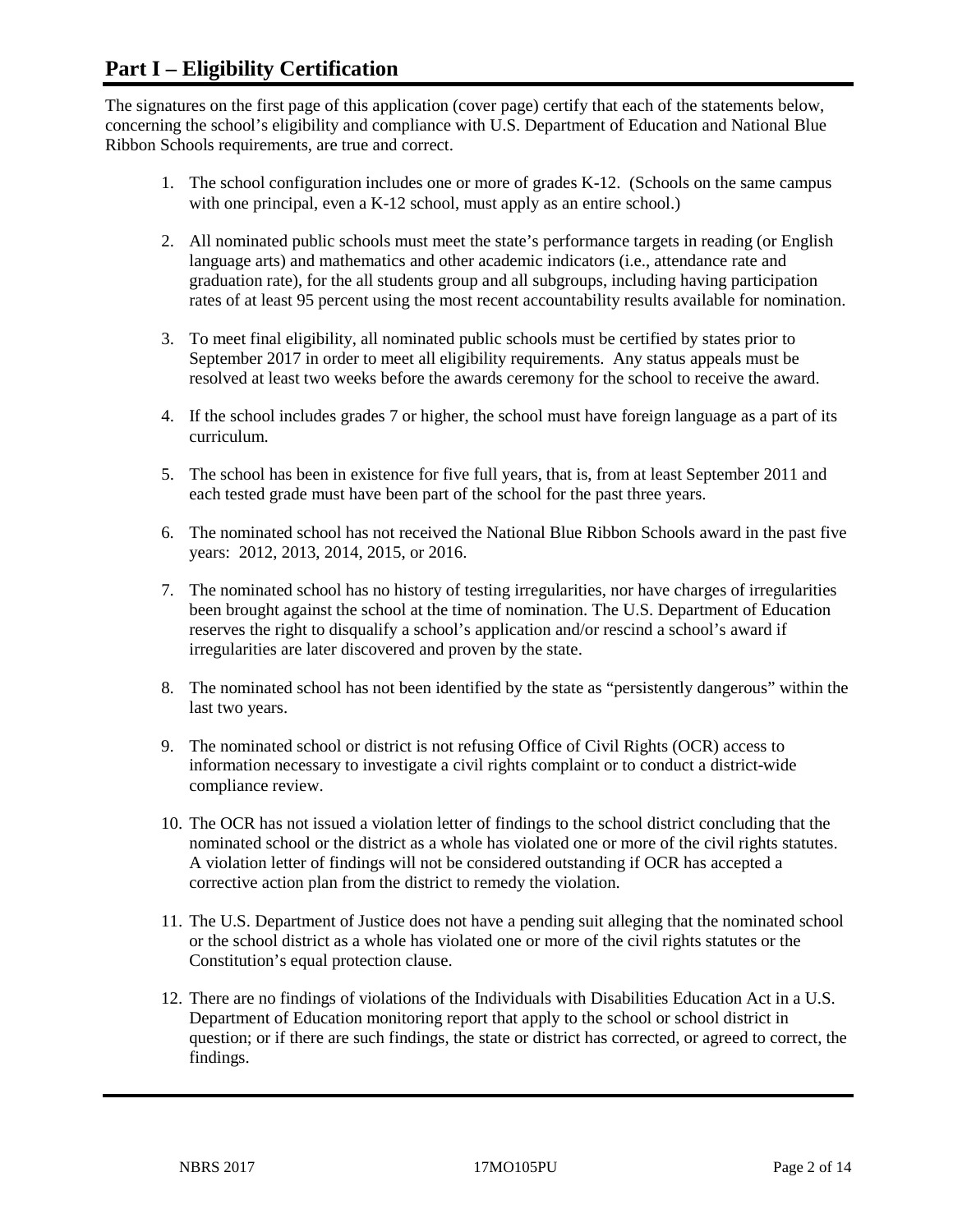# **PART II - DEMOGRAPHIC DATA**

**Data should be provided for the most recent school year (2016-2017) unless otherwise stated.** 

#### **DISTRICT**

1. Number of schools in the district  $1$  Elementary schools (includes K-8) (per district designation):  $\underline{0}$  Middle/Junior high schools 1 High schools 0 K-12 schools

2 TOTAL

**SCHOOL** (To be completed by all schools)

2. Category that best describes the area where the school is located:

[] Urban or large central city [ ] Suburban with characteristics typical of an urban area [ ] Suburban [ ] Small city or town in a rural area [X] Rural

3. Number of students as of October 1, 2016 enrolled at each grade level or its equivalent in applying school:

| Grade                           | # of         | # of Females | <b>Grade Total</b> |
|---------------------------------|--------------|--------------|--------------------|
|                                 | <b>Males</b> |              |                    |
| <b>PreK</b>                     | 14           | 10           | 24                 |
| K                               | 15           | 14           | 29                 |
| 1                               | 13           | 18           | 31                 |
| $\boldsymbol{2}$                | 12           | 14           | 26                 |
| 3                               | 13           | 10           | 23                 |
| 4                               | 14           | 16           | 30                 |
| 5                               | 12           | 9            | 21                 |
| 6                               | 11           | 12           | 23                 |
| 7                               | 0            | 0            | 0                  |
| 8                               | 0            | 0            | 0                  |
| 9                               | 0            | 0            | 0                  |
| 10                              | 0            | 0            | 0                  |
| 11                              | 0            | 0            | 0                  |
| 12 or higher                    | 0            | 0            | 0                  |
| <b>Total</b><br><b>Students</b> | 104          | 103          | 207                |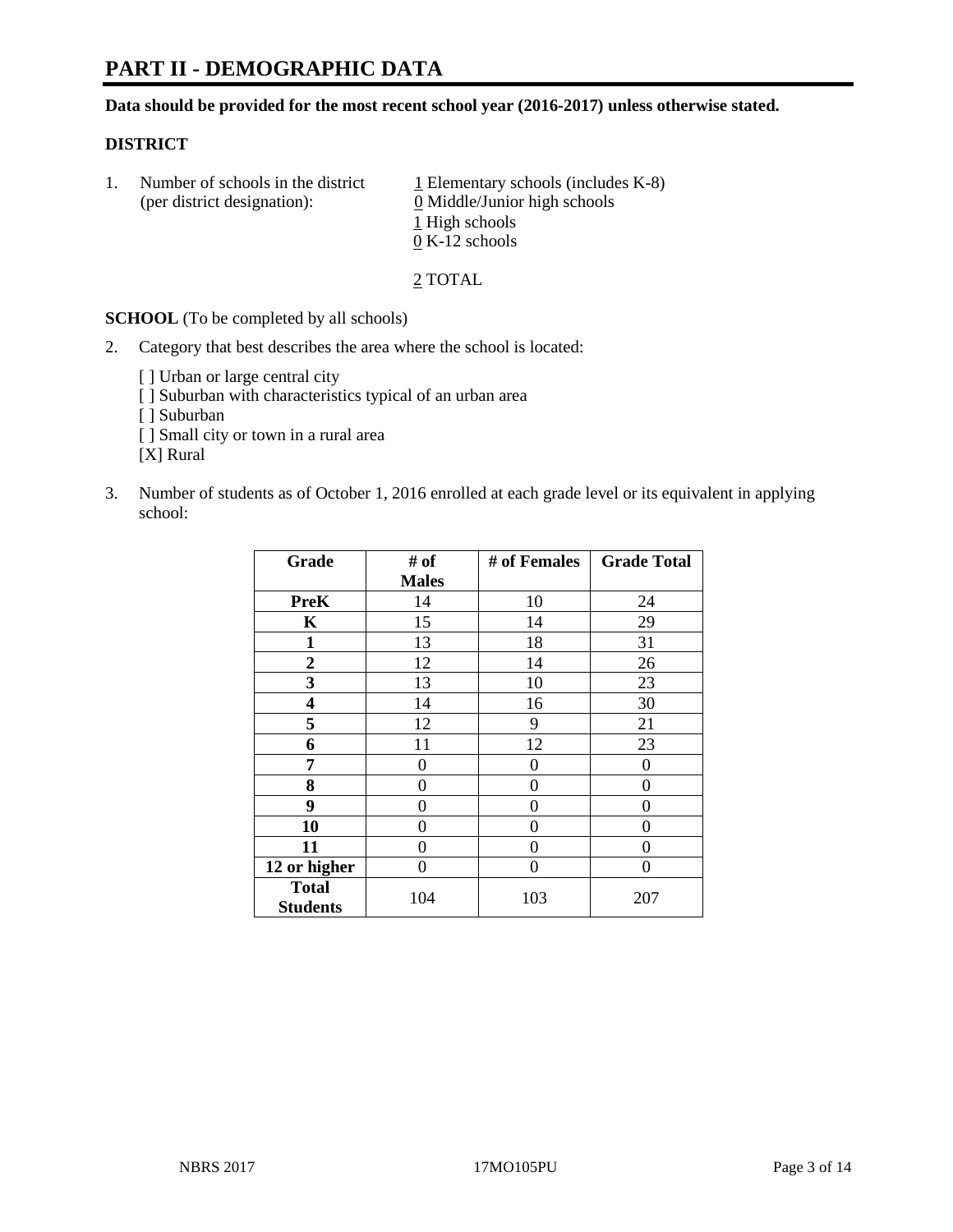the school: 2 % Asian

4. Racial/ethnic composition of  $\qquad \qquad \underline{0}$  % American Indian or Alaska Native % Black or African American % Hispanic or Latino % Native Hawaiian or Other Pacific Islander

- 87 % White
- 8 % Two or more races
	- **100 % Total**

(Only these seven standard categories should be used to report the racial/ethnic composition of your school. The Final Guidance on Maintaining, Collecting, and Reporting Racial and Ethnic Data to the U.S. Department of Education published in the October 19, 2007 *Federal Register* provides definitions for each of the seven categories.)

5. Student turnover, or mobility rate, during the 2015 – 2016 school year: 5%

This rate should be calculated using the grid below. The answer to (6) is the mobility rate.

| <b>Steps For Determining Mobility Rate</b>         | Answer |
|----------------------------------------------------|--------|
| (1) Number of students who transferred to          |        |
| the school after October 1, 2015 until the         | 8      |
| end of the 2015-2016 school year                   |        |
| (2) Number of students who transferred             |        |
| <i>from</i> the school after October 1, 2015 until | 8      |
| the end of the 2015-2016 school year               |        |
| (3) Total of all transferred students [sum of      | 16     |
| rows $(1)$ and $(2)$ ]                             |        |
| (4) Total number of students in the school as      | 336    |
| of October 1, 2015                                 |        |
| (5) Total transferred students in row (3)          |        |
| divided by total students in row (4)               | 0.048  |
| $(6)$ Amount in row $(5)$ multiplied by 100        | 5      |

6. English Language Learners (ELL) in the school:  $0\%$ 

0 Total number ELL

Specify each non-English language represented in the school (separate languages by commas):

- 7. Students eligible for free/reduced-priced meals: 34 % Total number students who qualify: 113
- 8. Students receiving special education services: 11 %

22 Total number of students served

Indicate below the number of students with disabilities according to conditions designated in the Individuals with Disabilities Education Act. Do not add additional conditions. It is possible that students may be classified in more than one condition.

| 1 Autism                | $\underline{0}$ Orthopedic Impairment   |
|-------------------------|-----------------------------------------|
| 0 Deafness              | 4 Other Health Impaired                 |
| 0 Deaf-Blindness        | 4 Specific Learning Disability          |
| 0 Emotional Disturbance | 10 Speech or Language Impairment        |
| 0 Hearing Impairment    | 0 Traumatic Brain Injury                |
| 0 Mental Retardation    | 0 Visual Impairment Including Blindness |
| 1 Multiple Disabilities | 2 Developmentally Delayed               |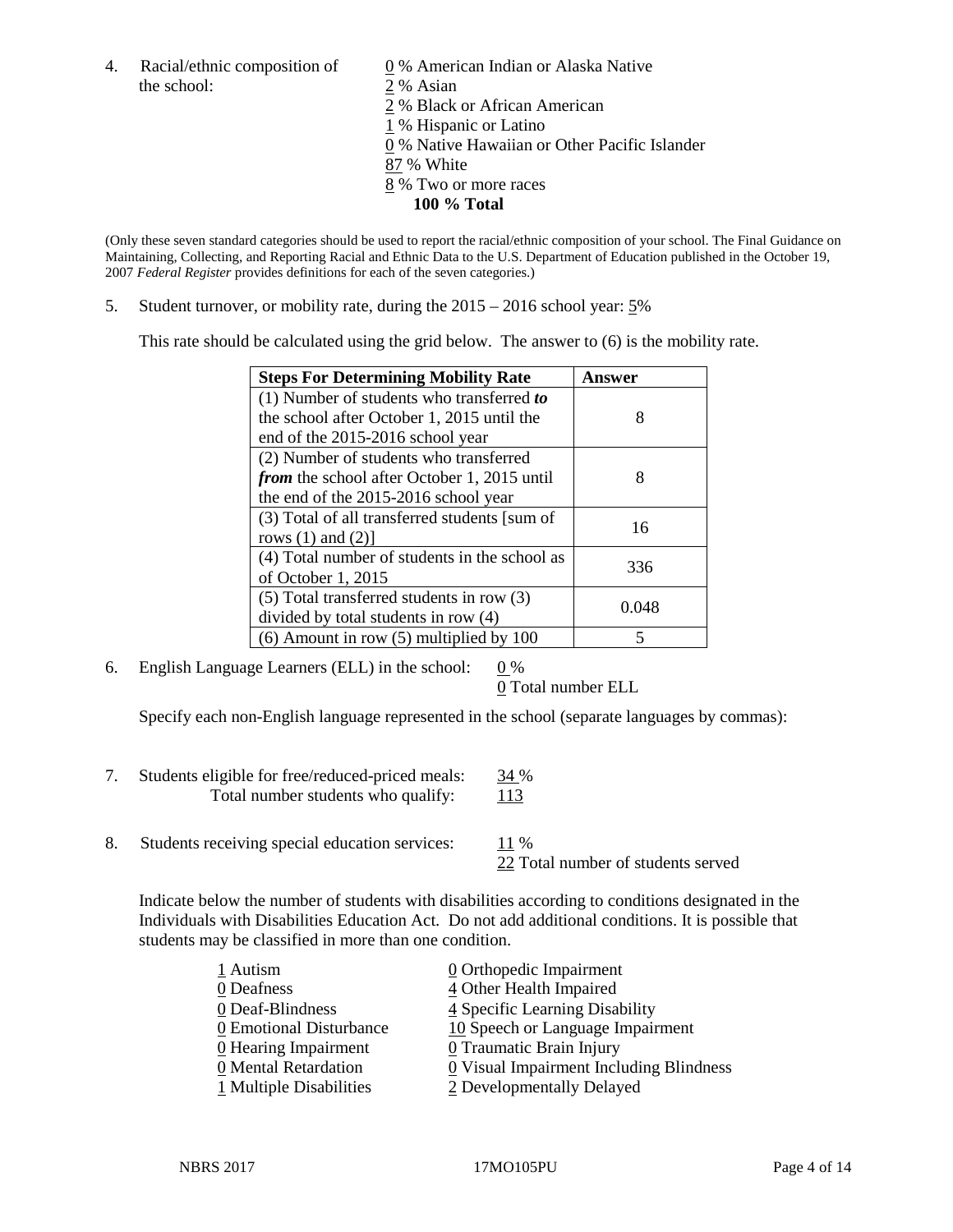- 9. Number of years the principal has been in her/his position at this school:  $1$
- 10. Use Full-Time Equivalents (FTEs), rounded to nearest whole numeral, to indicate the number of school staff in each of the categories below:

|                                        | <b>Number of Staff</b> |
|----------------------------------------|------------------------|
| Administrators                         |                        |
| Classroom teachers including those     |                        |
| teaching high school specialty         | 15                     |
| subjects                               |                        |
| Resource teachers/specialists/coaches  |                        |
| e.g., reading, math, science, special  | 10                     |
| education, enrichment, technology,     |                        |
| art, music, physical education, etc.   |                        |
| Paraprofessionals under the            |                        |
| supervision of a licensed professional | 5                      |
| supporting single, group, or classroom |                        |
| students.                              |                        |
| Student support personnel              |                        |
| e.g., guidance counselors, behavior    |                        |
| interventionists, mental/physical      |                        |
| health service providers,              |                        |
| psychologists, family engagement       |                        |
| liaisons, career/college attainment    |                        |
| coaches, etc.                          |                        |

- 11. Average student-classroom teacher ratio, that is, the number of students in the school divided by the FTE of classroom teachers, e.g.,  $22:1$  13:1
- 12. Show daily student attendance rates. Only high schools need to supply yearly graduation rates.

| <b>Required Information</b> | 2015-2016 | 2014-2015 | 2013-2014 | 2012-2013 |     |
|-----------------------------|-----------|-----------|-----------|-----------|-----|
| Daily student attendance    | 96%       | 96%       | 97%       | ን7%       | 97% |
| High school graduation rate | 0%        | 0%        | 0%        | 9%        | 0%  |

#### 13. **For high schools only, that is, schools ending in grade 12 or higher.**

Show percentages to indicate the post-secondary status of students who graduated in Spring 2016.

| <b>Post-Secondary Status</b>                  |    |
|-----------------------------------------------|----|
| Graduating class size                         |    |
| Enrolled in a 4-year college or university    | 0% |
| Enrolled in a community college               | 0% |
| Enrolled in career/technical training program | 0% |
| Found employment                              | 0% |
| Joined the military or other public service   | 0% |
| )ther                                         |    |

14. Indicate whether your school has previously received a National Blue Ribbon Schools award. Yes No X

If yes, select the year in which your school received the award.

15. In a couple of sentences, provide the school's mission or vision statement.

Through leadership, dedication, innovation, and community partnership we will provide opportunities for all students to maximize their potential, and become caring, moral, and productive citizens.

16. **For public schools only**, if the school is a magnet, charter, or choice school, explain how students are chosen to attend.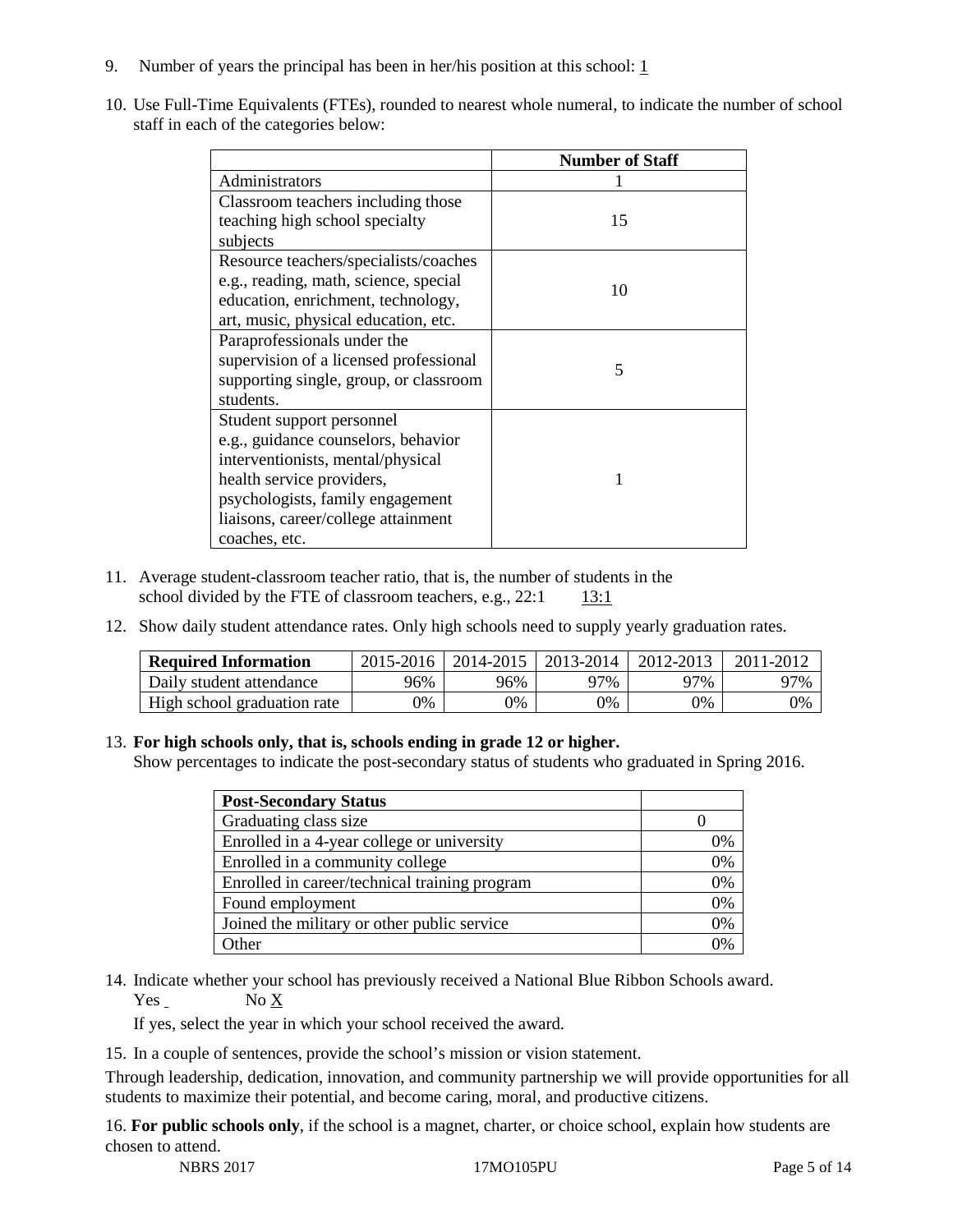# **PART III – SUMMARY**

The Rock Port R-II School District is set in a rural farming community located in the very Northwest corner of Missouri. The families of our school district are hardworking, blue collar and work collectively to instill characteristics of hard work, honesty, respect, faith, and fellowship in our youth. The patrons of the Rock Port School District support several small, locally owned businesses, a local newspaper, bowling alley, various agricultural businesses, 6 churches, and a city park with a swimming pool and a golf course. Our community prides itself on creating an environment that is great for kids. Rock Port supports and runs numerous youth programs (swimming, golf, soccer, baseball, softball, drama, wrestling, summer reading, volleyball, 4-H, robotics, and basketball). The school district serves students and families from three communities: Langdon, Watson, and Rock Port. We currently serve 366 students pre-kindergarten through twelfth grade, and average roughly 25 students per class with each grade level having two classroom teachers. The staff is comprised of 47 certified and 21 non-certified members who work tirelessly to create a positive, supportive and collaborative learning environment. Rock Port R-II School District is comprised of Rock Port Elementary (grades PK-6) and Rock Port High School (grades 7-12) connected into one K-12 building.

The Rock Port School District has a long history of excellence in both academics and athletics. Over the past 17 years, our school district has scored above the 90th percentile on the annual performance report based on standards set by the Department of Education in the Missouri School Improvement Plan. The number of Missouri school districts that can make that same claim are few and far between. We have a history of nurturing, developing and inspiring our students academically, and preparing them for the next stage of their lives by igniting their passion for learning. Currently we offer fifteen dual credit classes, agricultural and vocational classes, trade programs, as well as a fine arts programs for all our students. The District has begun the journey of implementing STEM (Science, Technology, Engineering, Math) education into our classrooms. This school year, with the use of Project Lead The Way, our elementary has introduced hands on, project based learning that has emphasized critical thinking and problem solving. We look to extend this curriculum through our middle and high schools over the next two school years. The district has been able to provide a varied curriculum to our students to help connect with all learners.

The Rock Port School District created and developed a tradition of excellence in athletics. Our boys and girls programs have won 14 state championships in track and football. We have community members, parents, and coaches that invest in extracurricular activities to provide positive educational experiences beyond the school day hours. Currently the district offers scholar bowl, drama, band, chorus, art club, mass media, history club, student council, NHS, FFA, FCCLA, FBLA, dance, cheerleading, peer counselors, flags, twirling and many athletic teams for our students.

The Rock Port School District and community strive to help all students reach their full potential. Throughout a student's career we have implemented several layers of academic support to keep students on track. Programs such as half-day preschool for 3 year-olds, full-day preschool for 4 year-olds, Parents as Teachers, First Steps, and a certified special education teacher allows our students to come to kindergarten prepared to learn and be successful. Programs in the elementary including Title 1 math and reading, STARS reading, full-time elementary counselor, after-school tutoring, homework club, Talented and Gifted, DARE, and a library program focused on the skills of language all contribute to keeping our students a step ahead.

Once our students advance to middle and high school, there are numerous programs in place to support achievement and that allow us to identify students before they begin to struggle. These include tutoring, peer counseling, full-time counselor, Gradewatch assignment tracking, and guided study hall. The district offers various clubs for students to develop emotionally and socially to help them pursue their passions, such as drama club, art club, Jays for Jesus, and FCA.

There is a family feel to our school building, and our students, staff and community members are proud to be Blue Jays. We often fill our teacher openings with Blue Jay alumni because they want to come back and raise their families in our community. Our students excel academically, socially, emotionally and athletically because they are surrounded by educators and adults who love kids and understand the vital role they play in the development of our students. As our town motto proclaims, we have a proud past and a bold future. Go Big Blue!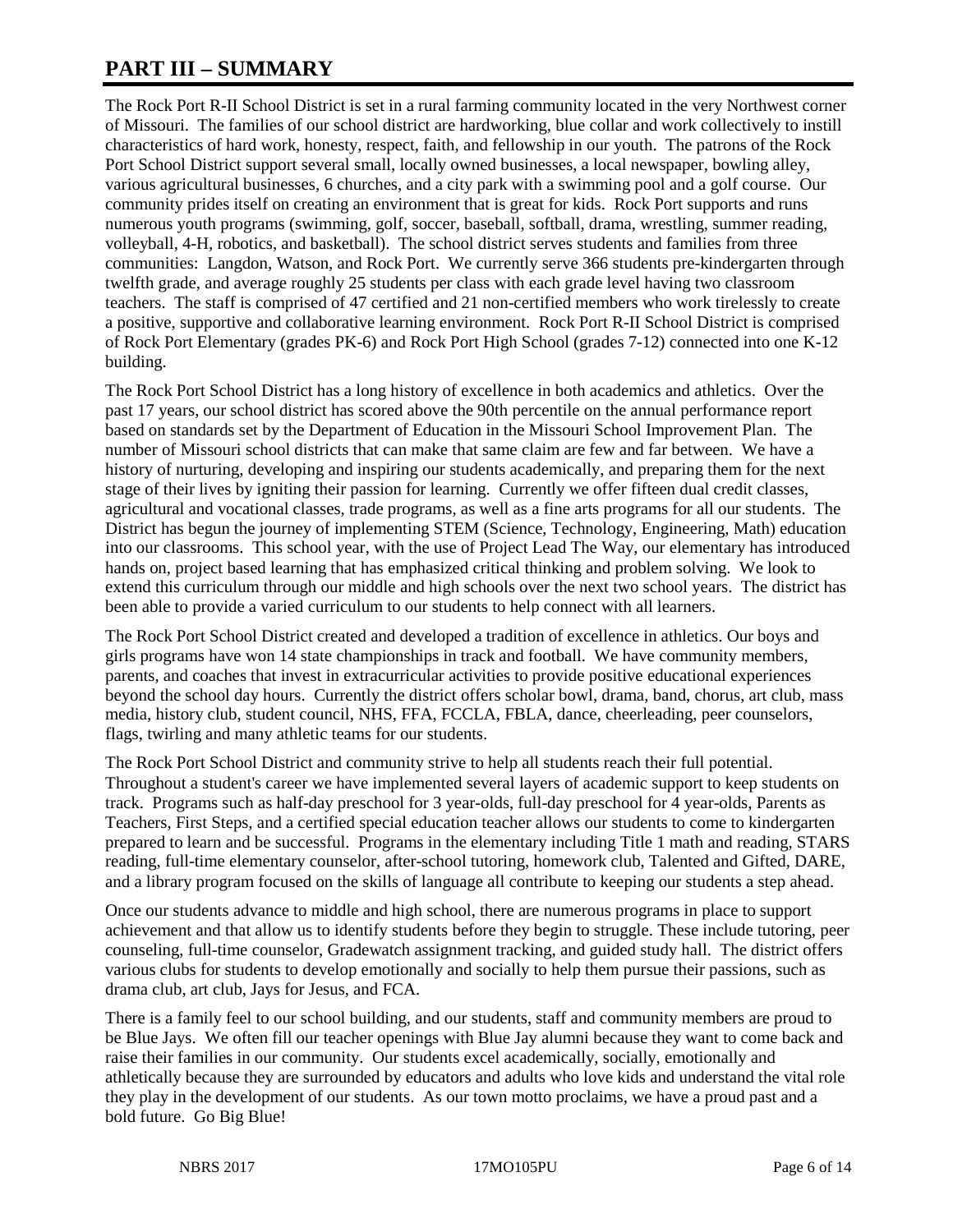# **1. Core Curriculum:**

Rock Port Elementary has a district led and created curricular approach that aligns to the Missouri Learning Standards. Teachers have exceptional knowledge of the standards and teach those standards with great rigor. We use data driven testing to help us determine exactly where our students are, determine strengths and weaknesses and then set the necessary goals to make adjustments to help them succeed. Our district has high expectations for each child and works to ensure those goals are attained by increasing opportunities for direct, high quality student-teacher interaction. Technology integration is also an important component of our curriculum with a variety of media, documents, and Google Apps for Education (GAFE) embedded into the lessons.

## ELA

Rock Port Elementary recognizes the importance of providing 90 minute ELA blocks at every grade level to allow tailored lessons to meet the students' differentiated needs. Writing is integrated across all curriculum areas to improve written expression of ideas and ability to show evidence to support their thinking.

A variety of programs are utilized in our building to assure student success and growth. After seeing a need for improving our reading foundational skills in our students, the Pathways to Reading program was embedded in grades K and 1. For the past 15 years, this program has served as a framework for teachers to assess and assist the development of student reading, writing, and spelling skills through small and large group instruction. As a result, our students have become more fluent readers and writers with an increase in overall ELA scores.

Rock Port Elementary also utilizes the Renaissance Learning Accelerated Reading Program (AR), in conjunction with the STAR Reading Resources to encourage reading for enjoyment while challenging students to meet individual fluency and comprehension goals. AR and STAR provides teachers with data specific to the individual student to help guide and improve student reading comprehension and achievement. Reports include the zone of proximal development which aides our teachers in determining reading levels in which students may choose independent reading materials from both the classroom collections and our school library.

### Math

Rock Port Elementary also recognizes the importance of providing a 60 - 90 minute Math block at every grade level to allow tailored lessons to meet the students' differentiated needs. The math curriculum consists of staff developed units of study. We believe the mastery of all math facts is the foundation of all mathematical concepts. Grades 1-4 utilize the Rocket Math program to develop fact fluency. Students progress at varied rates through personalized goals. Renaissance Star 360 assessments are also used to gain achievement and growth data needed for progress monitoring and instructional planning.

The staff develops conceptual lessons that encourage students to discover and explore different strategies in solving problems. Furthermore, students are encouraged to verbalize not only their findings, but their thinking process as well. This is achieved through the practice of Number Talks. Daily lessons provide students with higher level thinking and reasoning skills by solving real-world problems through exploration and hands-on activities. These lessons encourage students to think outside the box to find alternative solutions to their problems.

### Science

This past year, Rock Port Elementary adopted the Launch program for grades K-4 through Project Lead the Way (PLTW). This STEM program taps into students' exploratory nature through various activities with solutions to real-world problems. Our students engage in critical and creative thinking, build teamwork skills, and learn to persevere when faced with challenges. Students present their final design challenge to their parents and community during the quarterly STEM Showcase.

Grades 5 and 6 continue to utilize teacher created units to address the Missouri Learning Standards as well as the Grade Level Expectations by providing engaging, hands-on, and inquiry based activities for all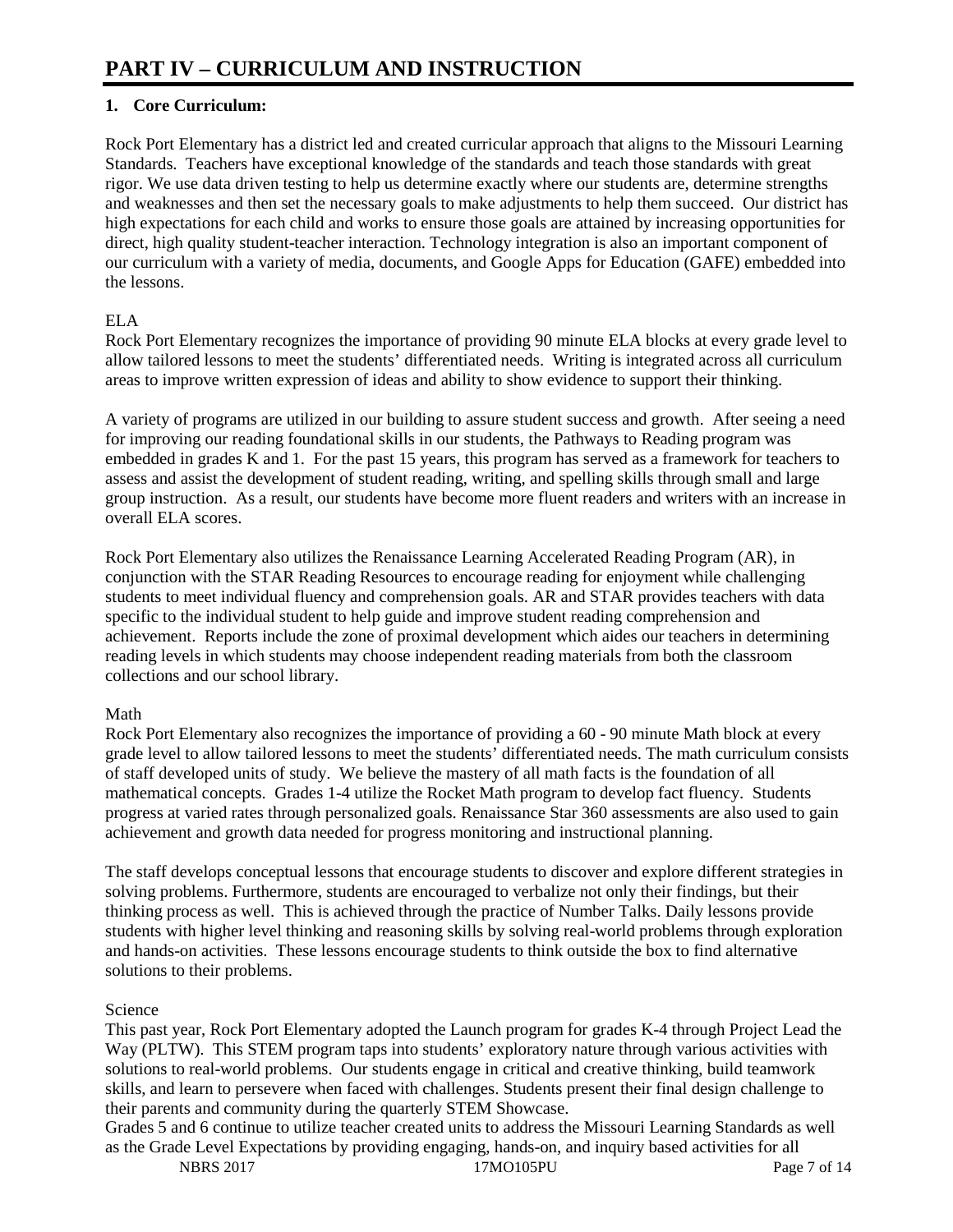students. Field trips are used throughout the year to enrich classroom learning. Some of which include: SAC Air Museum, Eagle Days, and Soil & Water Conservation Field Day.

#### Social Studies

Teachers utilize a variety of available resources for social studies instruction. Some of which include: Scholastic News, Missouri Studies Weekly, informational texts, and teacher created resources. Many teachers use a cross-curricular approach to teach the social studies standards. Social studies units encompass government, history, maps and regions, economics, and communities. Missouri history is emphasized in third grade with a culminating field trip to Jefferson City where students observe the fundamental processes of our state government. This trip also includes stops along the way to tour other historical sites of Missouri history.

#### Preschool

Little Jays Preschool is a child-centered environment in which all children flourish in every domain of development. Designed to meet the individual needs of the children, Little Jays provides a learning environment that includes a balance of active play, social interactions and literacy development. Through hands-on learning opportunities, Little Jays' children are guided to create their own knowledge and make predictions about the world according to the information they have learned through experience and application. Letter recognition, phonemic awareness, number sense, vocabulary and communications skills are incorporated into daily instruction. The foundational learning that occurs in Little Jays Preschool prepares the students for a smooth transition into Kindergarten and paves the way for a lifetime of learning success.

#### **2. Other Curriculum Areas:**

Rock Port Elementary offers music, physical education, guidance/computers, art, and library classes for 50 minutes each week to grades K-6. Preschool has the opportunity for music, guidance, and library for 25 minutes each week. Band is also offered for 5th and 6th grade students for 45 minutes daily. Together with the core curriculum areas, our activity classes support the development of a well-rounded student.

#### Music

All K-6 students are involved in the music program at Rock Port Elementary. Students in grades K-3 prepare a musical performance in December and students in grades 4-6 prepare for a musical performance in the spring. This provides them the opportunity to grow through performing on stage, singing in front of their classmates, and developing a strong sense of self-confidence through performance. Students in music class engage in language, math, rhythm, and listening thus improving the skills and knowledge of music through the preparation of their songs. Music also has a very positive effect on a child's emotions and creativity.

#### Band

5th and 6th grade band builds upon the skills of terminology, counting rhythm, multi-tasking, team work, self-instruction, self-motivation, and emotion that are utilized in music and the core classrooms. For example when counting rhythms, the band teacher will make notes into money. Students know how to count when it comes to money so they count the notes and rhythms just as if they had the change in front of them. Rich conversations and connections to classroom content occur when students also see those words and terminology used within a piece of music. Our band class stresses the skills of multi-tasking and teamwork.

#### Technology

Students rotate between guidance and computers classes on a weekly basis for 50 minutes. Keyboarding, Google Classroom applications, and Digital Citizenship are the focus content areas for the elementary computers course. The skills learned through the computers course are seen on a daily basis within the classroom. The high school Future Business Leaders of America (FBLA) students hosted a Hour of Code with all of our elementary students. This connected with Project Lead the Way Modules in grades K-4 that also complete computer programming on applications such as Scratch Jr., Tinker, Slow Pro, and Poplet.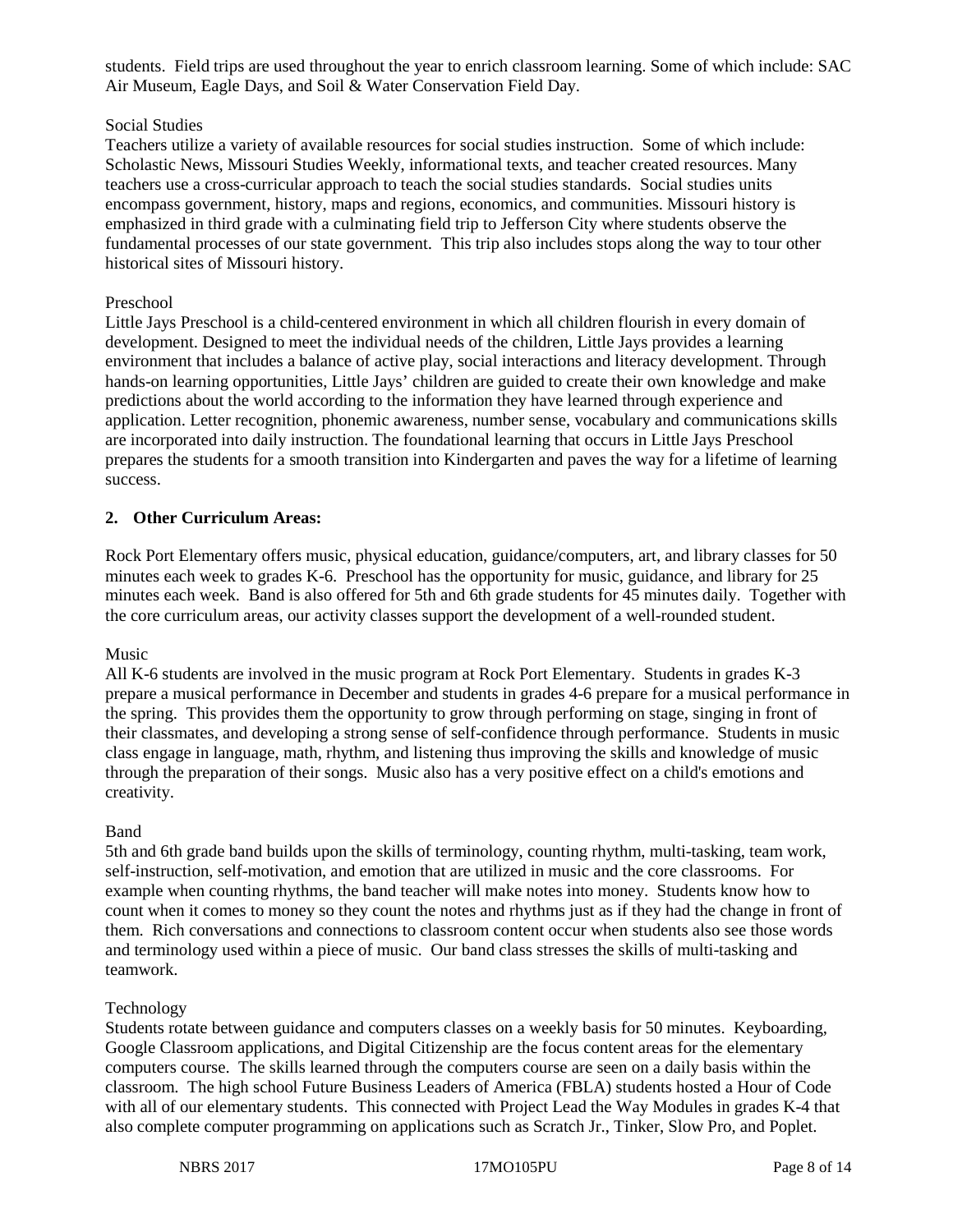#### Art

During this time, the students experience a variety of art mediums and processes. Math is consistently integrated into the various lessons including practice of using math tools such as rulers, compasses, and protractors. Geometry terminology is reinforced as well including, but not limited, to the difference between geometrical shapes and organic shapes, types of triangles, types of lines, and measurement of angles, lines, and circles. During this time cultural diversity is also reinforced. Students are exposed to art and techniques from around the world including, but not limited, to cultural masks, various mandalas, aboriginal art, and origami. Art is a time for students to tap into their imagination and exercise their right brain. All of their projects provide choice in concept and allow them to create something that expresses their own interests. They are exposed to various textures and mediums evoking their various senses and allowing them to build their fine motor skills.

#### Physical Education/Health/Nutrition

The Physical Education teacher and school nurse team up to provide information regarding healthy lifestyle habits. The Missouri Extension Office completes a Healthy Eating unit by visiting our elementary students weekly during the first semester of the school year. In addition Delta Dental visits with our students on the benefits of dental hygiene. An Atchison County Deputy completes the Drug Abuse Resistance Education (D.A.R.E.) program with our 6th grade students but also visits the lower elementary students weekly about safety. Workout Wednesdays have been incorporated once a month to promote exercise in the classroom through learning activities. Teachers and students dress up in their workout clothes for the day.

#### Library

The Library is the hub of our elementary school. The librarian connects with classrooms regarding current academic content and will pull books to have on display in the library during those units. For example, students traveling to the Renaissance Festival in Kansas City were connected to resources about that time period through library classes leading up to the trip. In addition, prior to the school Veterans Day assembly students connected what they learned from the library classes and in the classroom to have a meaningful and powerful question and answer session with local veterans. A Battle of the Books competition is held each spring semester against area county schools. Battle of the Books encourages students to read the latest award winning books and then they answer questions regarding the books as teams in a friendly competition format.

#### **3. Instructional Methods, Interventions, and Assessments:**

Rock Port Elementary is committed to the learning success of every child and believes all children can learn. Our dedicated staff is conscientious of all students' learning abilities and how each student can benefit from differentiated instruction. The priority is to determine where each child is academically, and what interventions or enrichment activities are needed.

Students are screened using STAR Reading, STAR Early Literacy, and STAR Math at least five times per year. Pathways to Reading Assessment is utilized in Kindergarten and first grade. In addition to these screenings, teacher created assessments are also used to determine each student's strengths and weaknesses.

Data gathered from the STAR and Pathways assessments guide teachers in forming flexible skill groups, planning instruction, determining interventions, and prioritizing student needs. All students receive grade level classroom instruction which is vertically aligned in all core areas and are provided individualized instruction. Ongoing assessments are essential to determine the student's progress and success. Rocket Math is an ongoing assessment we use for fact fluency.

We use the Tier approach for instruction and remediation. In Tier 1, teachers provide whole group instruction, small group instruction, and one-on-one instruction using a variety of manipulatives, songs, graphic organizers, literacy strategies, hands-on activities, and activity centers. In Tier 2, students performing below grade level in reading or math receive explicit Title One instruction daily in a small group setting with a reading or math resource teacher. As an additional layer, we have implemented a STARS (Soaring Towards Achievement in Reading Skills) program for those in need of reading support in a small group setting. The flexible pull-out groups focus on students' specific weaknesses. Progress monitoring is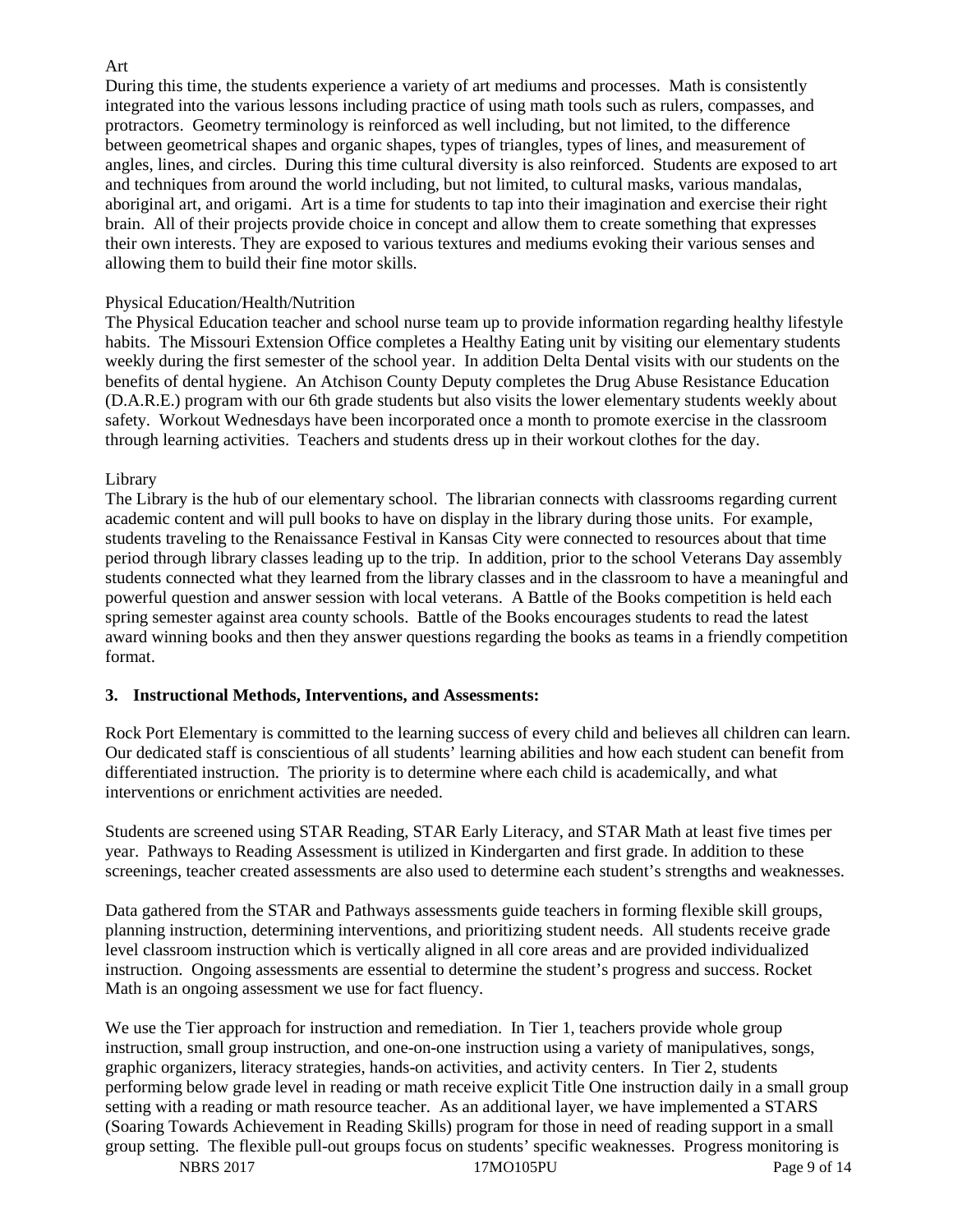done more frequently so that instruction can be modified. In Tier 3, students receive intense instruction using multi-sensory techniques and scaffolding in a special education room with constant monitoring of skills. Tier 3 support is also visible within the regular classroom. Students in danger of falling two years behind in reading are placed on a Reading Plan and receive intense tutoring after school and during summer school.

In an effort to ensure all students continue to meet Rock Port Elementary's high expectations, Homework Club and after school tutoring programs are available to all students from kindergarten to sixth grade. These programs meet three times a week allowing students time to work on individualized skills in a smaller group setting.

Students above level are challenged beyond the regular grade level curriculum through differentiated instruction through our TAG program. We also offer a robotics program to challenge students to work beyond regular classroom curriculum.

In addition to grade level curricular assessments, all students take the Renaissance Learning STAR Reading and Math assessments a minimum of five times yearly (baseline assessment in September, then at the end of each quarter thereafter). STAR assessments are customized, adaptive assessments taken electronically. Reports from these assessments are essential in analyzing student levels, growth, strengths, and areas of concern. These reports are also shared with parents on a regular basis.

Teachers also utilize the Renaissance Learning Accelerated Reader Program to challenge students to meet reading goals and to check on the understanding of the texts being read. Reports from Accelerated Reader help teachers and parents identify the type of texts that the students are reading, as well as the accuracy percentage of their comprehension.

All enrolled students in third through sixth grade take the Missouri Assessment Program (MAP) in the spring of each year. Through this, students are assessed on their progress toward the mastery of the Missouri Learning Standards (MLS). This is a grade level standards-based assessment that measures English Language Arts (ELA), Mathematics, and Science (5th grade only) skills as set by the Missouri Department of Education. Excellence in achievement has been celebrated the past 17 years through receiving performance honors from the Missouri Department of Education. All students are recognized through a building level celebration.

Technology is an important tool in meeting the needs of students, enhancing instruction at all levels, and supplementing classroom instruction. At Rock Port Elementary, students from grades 3-6 are one-to-one with chromebook devices. Having these devices available allows our students to utilize GAFE (Google Apps for Education) and extensions. For example, a text-to-speech extension is used as a resource for students with dyslexia. Kindergarten through 2nd grade have iPads available to use and an elementary computer lab. All classrooms are equipped with Promethean boards to enhance instruction.

At Rock Port Elementary we believe in setting high expectations for our students. Students are challenged with rigorous activities, including webquests, novel studies, technology projects and presentations. Problem based learning challenges are incorporated into our curriculum; primarily through PLTW (Project Lead the Way) modules. Due to smaller class sizes, teachers are able to co-teach allowing for more cooperative learning opportunities. Peer teaching is modeled and encouraged which enriches deeper thinking and reasoning skills for all students.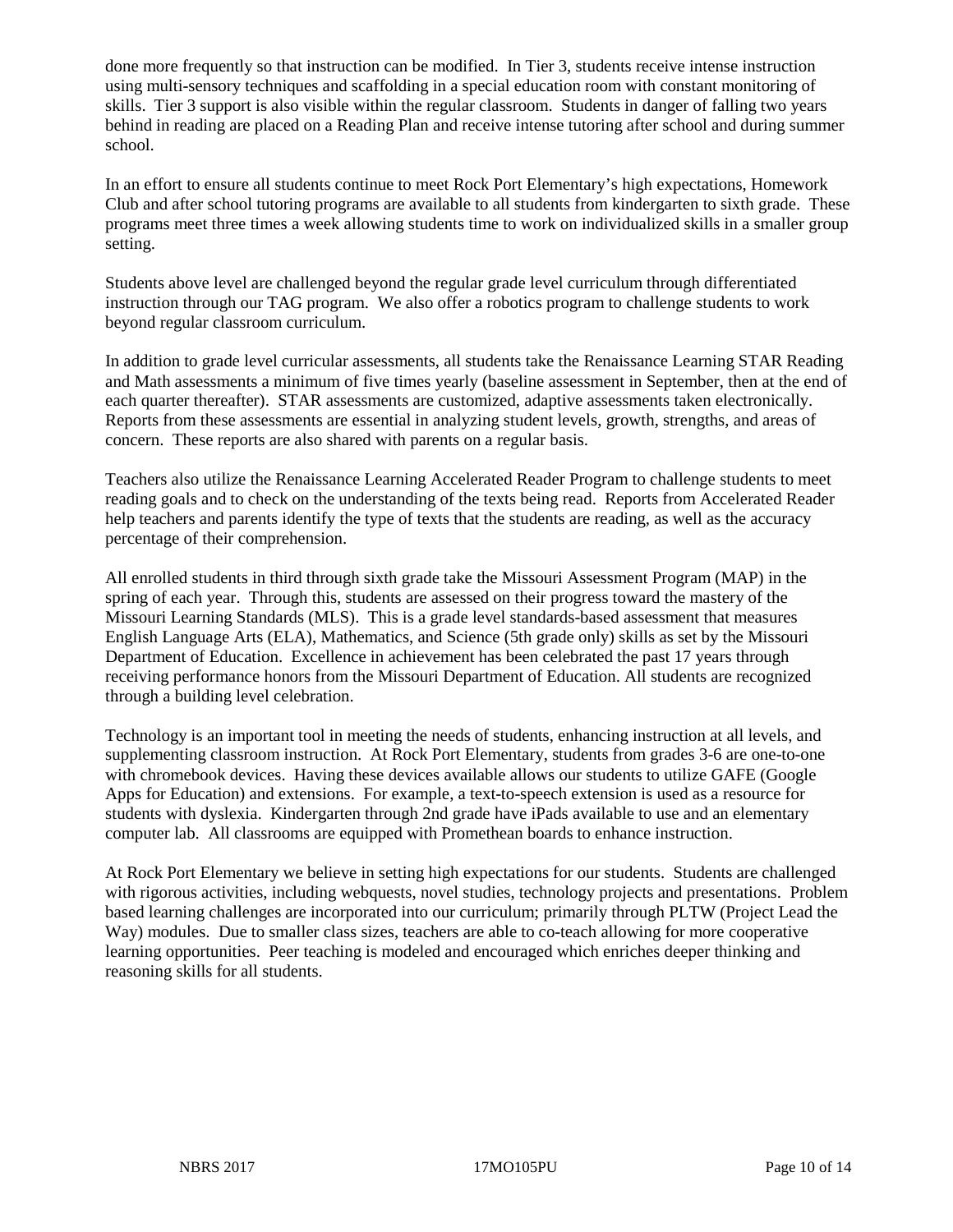### **1. School Climate/Culture:**

"It's about people, not programs" is a motto that would fit Rock Port Elementary's emphasis on students and teachers. Every week starts with a Monday Motivation meeting and music in the cafeteria with all students. Student Council members lead the school with the Pledge of Allegiance, celebrate student birthdays for the week, and state the character word for the month. The principal recognizes Blue Jays of the Week that display that month's character word. All staff members (classroom and specials teachers, para-professionals, custodians, office, kitchen) nominate students each month. At the end of each month a local church provides all Blue Jays of the Week with a pizza party.

Our school has an Academic Excellence Celebration each year to celebrate student achievement on the Missouri Assessment Program tests. The entire elementary travels to a movie theater for a movie showing and snacks. Students are also rewarded for meeting reading and attendance goals each semester through small prizes and gift cards that can be used around the community. Students reaching 100 points in Accelerated Reader (AR) put their name on the AR Wall of Honor in the office. Individual classroom reward systems, quarterly academic pep rallies, and end of the year student awards assemblies also recognize outstanding achievement.

As part of our staff professional growth goals each staff member makes a positive phone call or face to face conversation to the parent/guardian of every student in their class at the beginning of the school year. Staff members utilize 2x10 strategies with students needing extra support and attention, spending two minutes a day just talking to that student for ten days. This year our school devoted a full time school counselor to the elementary to support various social and emotional student needs. A social worker also visits the school on a bi-weekly basis to assist teachers with strategies to help struggling students. She is available as well as a support for teachers needing professional advice or personal counseling.

Our school and school board are committed to keeping class sizes small to provide more individualized instruction for students. The average class in the elementary is 12-13 students. In addition adjustments have been made to the schedule to provide classroom teachers with 75 minutes of plan time each day with available times to meet as a lower elementary, upper elementary, and whole group for collaboration purposes. There is an emphasis by the superintendent and principal to be visible every day and to regularly communicate positive praises with staff by face to face conversations or post-it notes on their desks. Two teachers annually are recognized for excellence in the classroom through Teacher of the Year Awards with a monetary gift of \$500. In addition, teachers are reimbursed for their time if presenting to the staff at a professional development day, mentoring new staff, and receive tuition reimburse on higher education classes to advance their careers. The Rock Port School District feels very strongly about supporting the most influential part of any classroom...the teacher.

### **2. Engaging Families and Community:**

The Comprehensive School Improvement Plan (CSIP) that drives our efforts as a school was created through input from staff, administration, parents, community members, and students. Communication with all stakeholders is an essential part to continuing the success of Rock Port Elementary and the school district in general. Parent surveys were created to elicit feedback from families and community members about our school's performance. Teachers created websites to communicate home classroom news and upcoming events. Our school celebrates successes with the community on a daily basis through Twitter (@RPBluejays). In addition, a WATCH D.O.G.S. (Dads Of Great Students) program has started this spring semester. It is a program to provide positive male role models an opportunity to spend the day interacting with our students in the classrooms and hallways.

Through our Project Lead the Way (PLTW) Program students and families have been introduced to Science, Technology, Engineering, and Math (STEM) opportunities. Rock Port Elementary hosts STEM Showcase Nights once per quarter. Students bring their parents, grandparents, and siblings with them to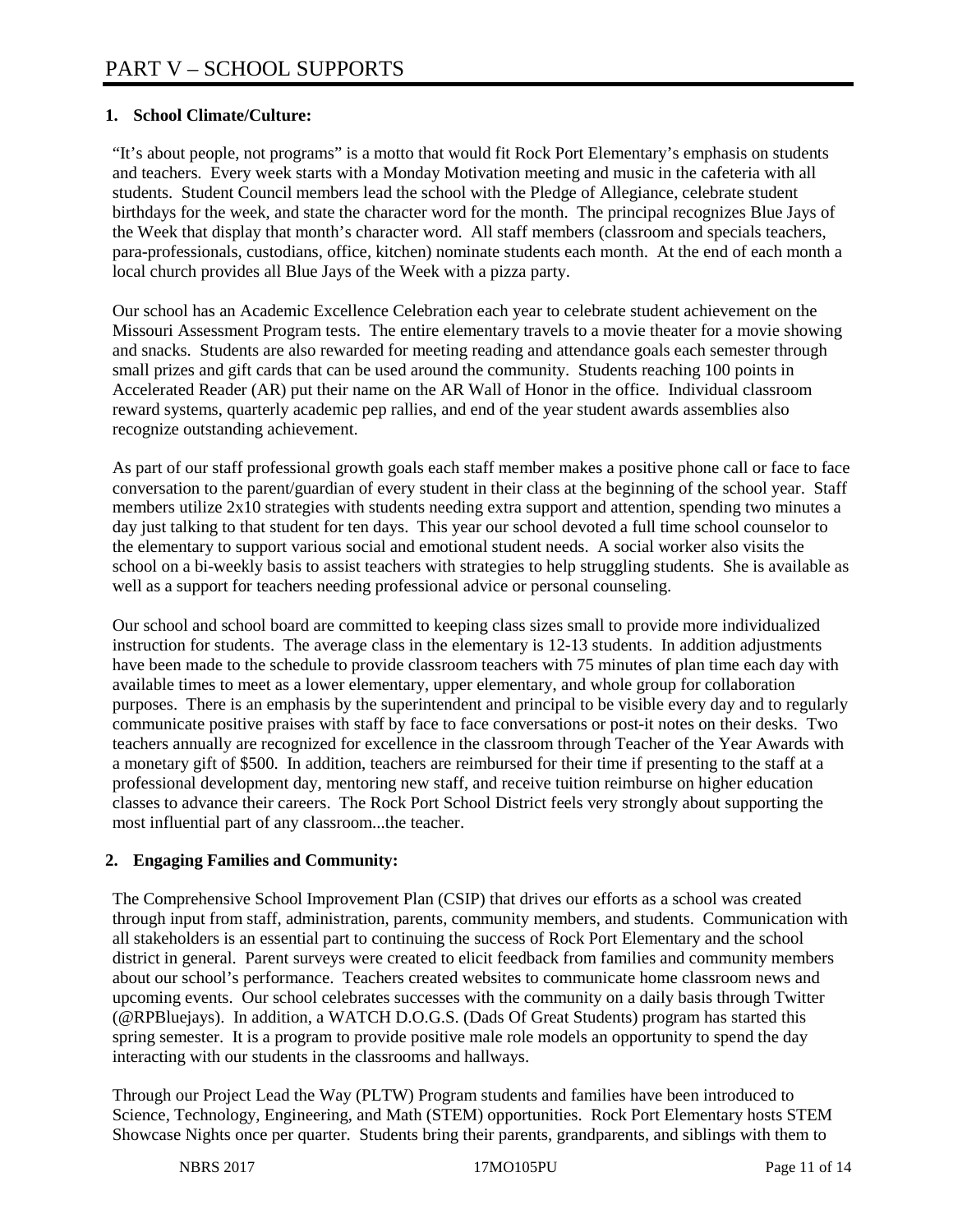school to show their latest project creation. The conversations students are having with family and community members regarding their thinking behind the project and what they learned from their successes and failures along the way have been powerful. The attendance and support for the STEM Showcase Nights have been incredible. Given the overwhelming response to our STEM initiative in the lower elementary grades a Robotics Club was formed as an after school offering for 5th and 6th grade students to continue to foster the love and curiosity of STEM-related fields. The director of the Atchison County Robotics Club is now attending the weekly club meetings to support our students.

Individual classrooms host community nights throughout the school year to support school achievement efforts. Kindergarten hosts a Family Fun Night near the beginning of the year to discuss kindergarten and display several games parents can play with their children to develop the skills necessary throughout the year. Third grade held a Technology Night to inform families of all the capabilities of chromebooks and Google classroom and how students can access and submit assignments online. Sixth grade has over a 25 year tradition of inviting veterans to our school to celebrate Veterans Day. School staff and community members pitched in to help label all of our elementary library with Accelerated Reader codes for students to access books at their levels. The town librarian comes around each month with books from the Atchison County Library Bookmobile for students to check out as well. Circulation numbers in the school and town libraries have increased as well as the growth through our quarterly benchmark reading scores.

#### **3. Professional Development:**

Because great teachers help create great students, we believe in supporting our talented staff by providing them the resources necessary to enhance content knowledge and pedagogical skills.

The district has an active Professional Development Committee that consists of staff who work with the administration to determine appropriate professional development activities for the improvement of student learning. Each year, a Professional Development Plan is created by the PDC committee and approved by the Board of Education to align academic standards and support school achievement and school improvement. From information collected through an annual needs assessment staff survey, PDC establishes district goals using backward design to ensure that "long-term" District PD goals are met. Professional development throughout the year establish the building blocks to reach the long- term goal(s).

Along with the district PDC committee, a Comprehensive School Improvement Planning committee (CSIP) composed of administration, board, staff, parents, students, and community members helped to establish those long term goals for the district. Not only are these goals established, but they are acted upon and continually monitored during TABS (Teacher, Administration, Board, Student) meetings, teacher and board meetings and through staff surveys.

Because of the fluidity of standards over recent years, professional development has been carefully focused on curriculum writing around the Grade Level Expectations, EOC's, Common Core State Standards, and newly implemented Missouri Learning Standards. Part of our success can be credited to the establishment of a successful Professional Learning Community (PLC) model which helped transform the way we teach and students learn. Staff dedicated many hours unwrapping the standards in order to clarify their meaning before rewriting a more rigorous curriculum.

Working collaboratively in a PLC, we found great value in the expertise of our own content specific instructors on staff. Monthly scheduled staff professional development days provide the opportunity to learn from colleagues during breakout sessions of interest. Teacher reimbursement encourages those willing to present after school at PD sessions such as the high school TechCafe or the elementary EdU Cafe.

In addition to on-site professional development, the district encourages participation in a variety of high quality learning opportunities sponsored by the Northwest RPDC, DESE, and professional learning organizations and specialists. Collaboration with neighboring districts helps foster networks for teachers to learn and grow with other educators.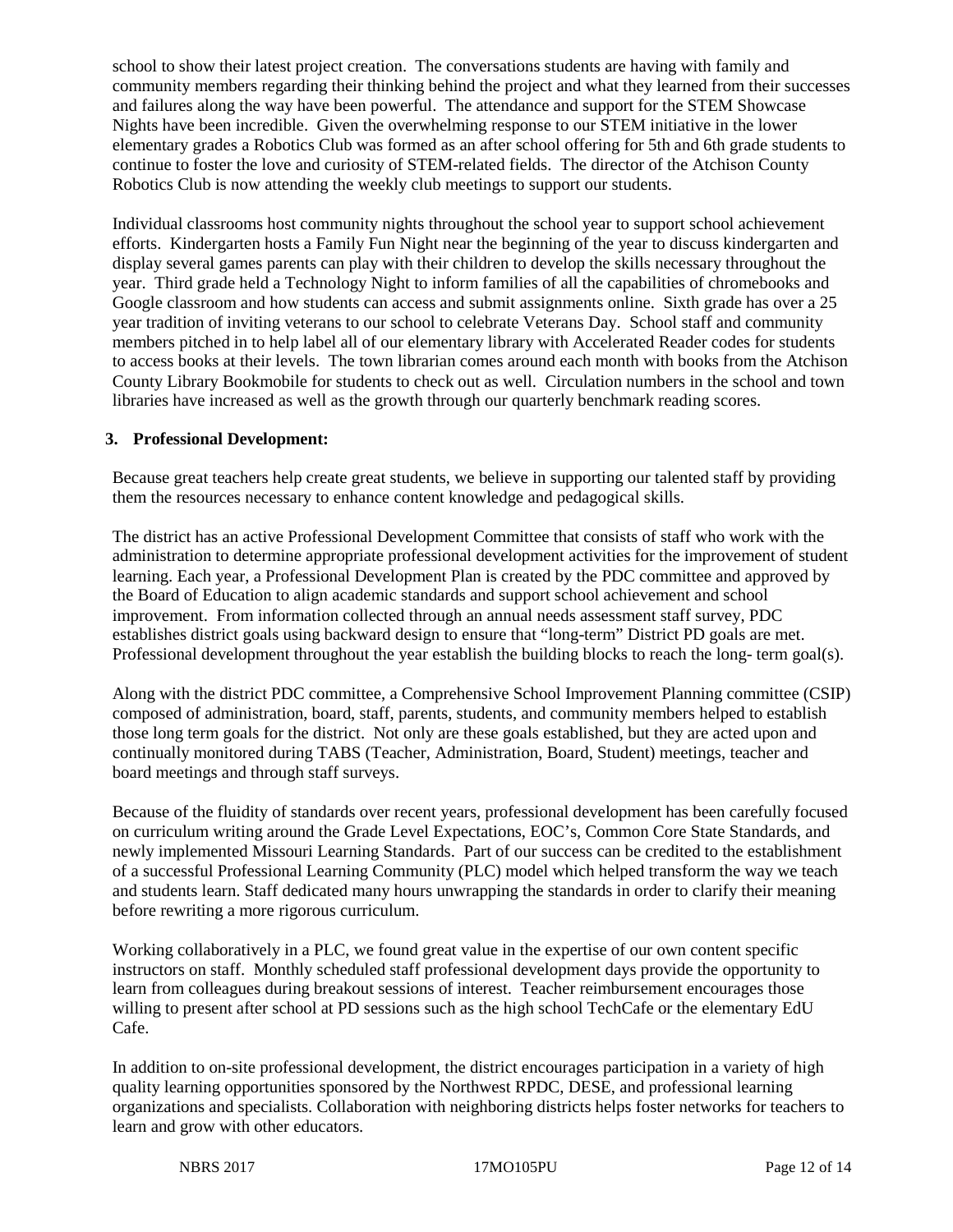#### **4. School Leadership:**

The mission of the Rock Port R-II School District is through leadership, dedication, innovation, and community partnership we will provide opportunities for all students to maximize their potential, and become caring, moral, productive, and self-reliant citizens. Starting at the top, from the Board of Education, to the building level administrator, decision making has consistently focused on doing what is best for students.

During my five year career at Rock Port, all administrators have emphasized the importance of building and supporting relationships in the educational setting. The Rock Port R-II School District demonstrates a true passion and belief that strong, professional student relationships will enhance student achievement and increase the school culture and climate. The administration team meets regularly to discuss school culture, professional development, and student success. It is our goal through modeling and conversations to create a positive, safe and collaborative environment for both our staff and students. We use various avenues and resources to communicate and model our expectations. A few of the strategies we incorporate include: being visible during the school day and in our community, sending weekly bulletins to keep staff informed, publishing monthly letters in the local paper to keep our patrons apprised of activities and success in the school, hosting community outreach events monthly to perpetuate relationships with our community members, and our school twitter account @RPBlueJays is used as a vehicle to celebrate both student and school celebrations. The administrators that are hired here at Rock Port are all relationship focused and understand the power of connection.

The administrative team has worked together to ensure our classroom teachers have the resources and training needed to be most effective for our students. We have set high expectations for our students and staff to be above the norm and to self-reflect and assess the instruction and activities we are presenting each day to our students. Our district has spent a minimum of \$12,000 per year on professional development over the past five years to help train our staff, more than doubling the state requirement. Our board of education has offered a benefit of paying \$200 per credit hour for master level classes. Our board has made a commitment to lifelong learning knowing this will increase the growth of our teachers, which in turn will positively impact the learning experience of our students.

The elementary has used Check and Connect, F.I.S.H. Philosophy, SST (Student Support Team) to help build positive relationships between students and staff and identify students struggling or needing support. School leaders have a clear understanding that as Maslow's Hierarchy of Needs explains, basic needs must be met before learning can take place. Through leadership, programs such as Backpack Buddies, Adopt a Student school supplies, winter coat drive, and the breakfast program have been started to benefit students most basic needs.